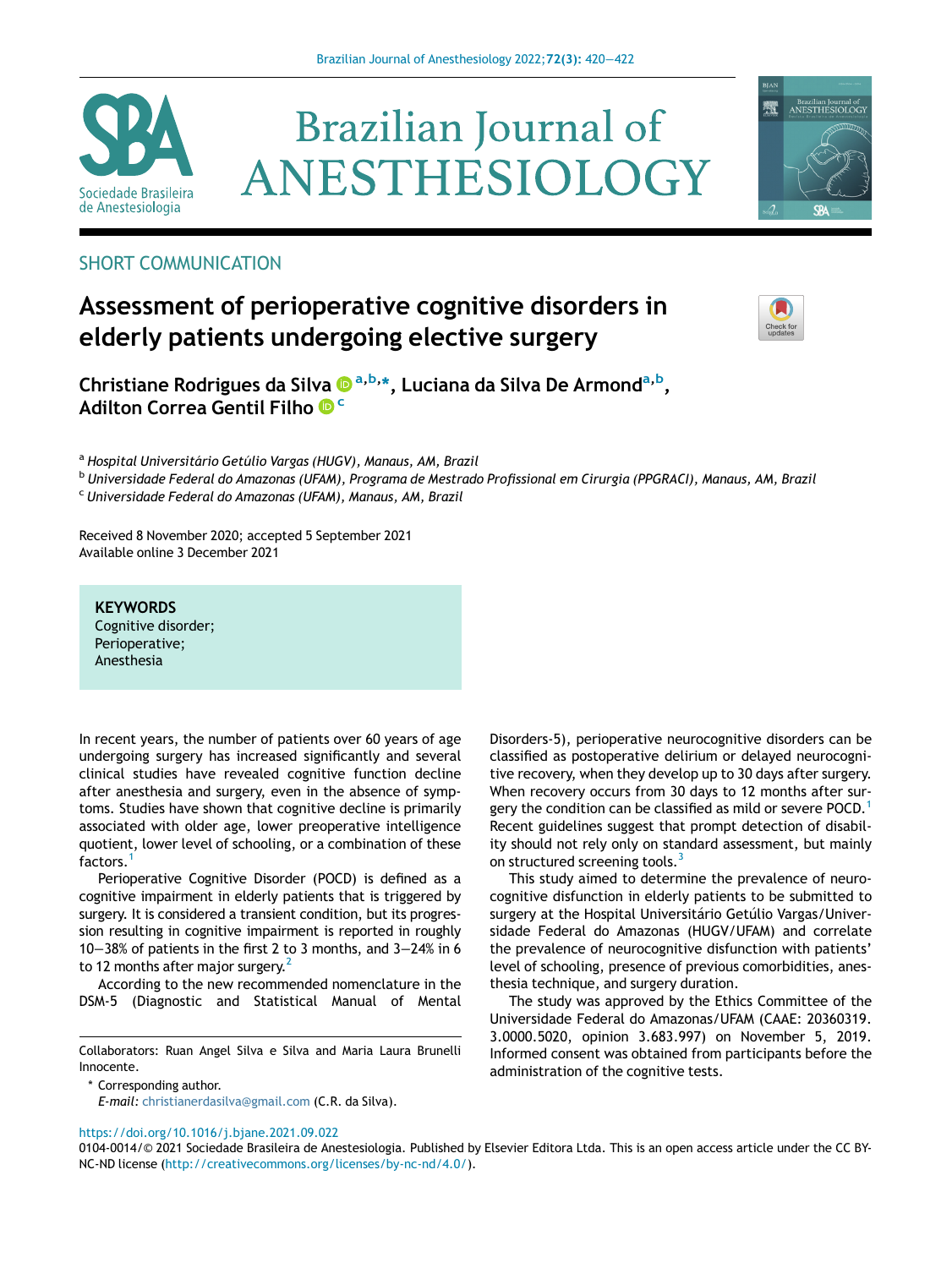A single-center, analytical, observational, and cross-sectional clinical study was carried out in patients that were scheduled for elective surgery under anesthesia from September 10, 2019 to January 30, 2020 at HUGV/UFAM, Manaus, AM (tertiary center).

The study included patients over 60 years of age, with complete independence and classified as ASA (American Society of Anesthesiologists) physical status I, II, or III. We excluded patients refusing to participate at any stage of the study; patients with special needs, and patients presenting neurological or psychiatric disorders precluding the administration of the cognitive test.

We assessed participants in the ward on two different occasions, on the day before surgery and on the first postoperative day. On both occasions, they answered the Portuguese version of the 10-Point Cognitive Screener (10-CS) questionnaire. Then we compared patient preoperative with postoperative scores. According to the score, a patient is classified as a normal cognitive test ( $\geq$  8 points), possible cognitive impairment (6−7 points), and probable cognitive impairment (0−5 points). The test was timed and comprised assessing the speed of processing and the execution of requested control processes, skills that are impaired at the onset of dementia.

After test completion, when required, the score was adjusted according to the patient's level of schooling, adding 2 points for illiteracy, and 1 point for 1 to 3 years of schooling. The primary outcome of the study was to determine prevalence of early POCD and the secondary outcome was to assess the correlation of POCD with the level of schooling, pre-existing comorbidities, type of anesthesia technique, and duration of surgery.

Data analysis was carried out using Epi Info for Windows version 7.2.2.6. Sample size calculation was estimated considering the frequency of patients in the hospital, with a margin of error of 0.05 ( $\alpha$ ) and 95% power, with

approximately 10% loss to follow-up and 5% loss due to nonfollow-up or discontinued intervention. The Shapiro-Wilk test was used to assess normality of the variables. After the hypothesis of normality had been accepted at a significance level of 5% ( $p > 0.05$ ), Student's t-test was used to compare means between paired samples and the Chi-Square test was performed to compare the differences between categorical variables, with a CI of 95%.

A total of 100 patients were initially recruited after hospital admission for elective surgery between September 2019 and January 2020. The study included 86 patients scheduled for surgery, that were comparable regarding demographic characteristics, level of schooling, physical status, and anesthesia technique performed. A total of 70 patients had pre-existing comorbidity, most frequently High Blood Pressure (HBP) and type II Diabetes Mellitus (DM II).

Regarding the results of the cognitive tests, no difference was found between pre- and postoperative test mean scores for 24 participants; the score was positive for 45 participants, and for 17 the score was negative and indicated cognitive impairment (19.76%). There was no statistical difference regarding level of schooling, pre-existing comorbidities, anesthesia technique used, and duration of surgery ([Table 1](#page-1-0)).

As the population ages and medicine progresses, we can expect more elderly patients experiencing major surgery. The finding of 17 participants (19.8%) presenting POCD, revealed by the decrease in the postoperative score compared to the preoperative score, agrees with the results of previous studies in which the time of application of the intervention changed. $3$  Regarding the distribution of participants according to the level of schooling, there was no difference in terms of cognitive impairment ( $p = 0.204$ ), although a higher level of education may play a protective role in late POCD.[4](#page-2-3)

As for the occurrence of POCD, no statistical difference was found between participants with HBP ( $p = 0.413$ ) and DM

Postoperative score compared to preoperative Decreased (n = 17) No change (n = 24) Increased (n = 45) Variable field  $\mathsf{f_i}$  ,  $\mathscr{C}_\mathsf{f}$  ,  $\mathscr{C}_\mathsf{f}$  ,  $\mathscr{C}_\mathsf{f}$  ,  $\mathscr{C}_\mathsf{f}$  ,  $\mathscr{C}_\mathsf{f}$  ,  $\mathscr{C}_\mathsf{f}$  ,  $\mathscr{C}_\mathsf{f}$  ,  $\mathscr{C}_\mathsf{f}$  ,  $\mathscr{C}_\mathsf{f}$  ,  $\mathscr{C}_\mathsf{f}$  ,  $\mathscr{C}_\mathsf{f}$  ,  $\mathscr{C}_$ Schooling  $0.204^{\circ}$ 

<span id="page-1-0"></span>

| Postoperative score compared to preoperative                                                                              |
|---------------------------------------------------------------------------------------------------------------------------|
| comorbidities, type of anesthesia and surgery time in patients undergoing surgery at the HUGV, Manaus, AM.                |
| Table T Comparison of the postoperative score with the preoperative score considering the level of schooling, presence or |

Table 1 Comparison of the postoperative score with the preoperative score considering the level of schooling, presence of

|                         | Decreased $(n = 17)$ |      | No change $(n = 24)$ |      | Increased $(n = 45)$    |      |              |                    |
|-------------------------|----------------------|------|----------------------|------|-------------------------|------|--------------|--------------------|
| Variable                | $f_i$                | %    | $f_i$                | %    | $\mathsf{f}_\mathsf{i}$ | %    | <b>Total</b> | $\boldsymbol{p}$   |
| Schooling               |                      |      |                      |      |                         |      |              | $0.204^{\rm a}$    |
| Elementary school       | 9                    | 20.0 | 9                    | 20.0 | 27                      | 60.0 | 45           |                    |
| High School/University  | 8                    | 19.5 | 15                   | 36.6 | 18                      | 43.9 | 41           |                    |
| <b>HBP</b>              |                      |      |                      |      |                         |      |              | $0.413^a$          |
| Yes                     | 12                   | 23.5 | 12                   | 23.5 | 27                      | 53.0 | 51           |                    |
| No                      | 5                    | 14.3 | 12                   | 34.3 | 18                      | 51.4 | 35           |                    |
| Diabetes mellitus       |                      |      |                      |      |                         |      |              | 0.200 <sup>a</sup> |
| Yes                     | 1                    | 5.6  | 5                    | 27.8 | 12                      | 66.7 | 18           |                    |
| No                      | 16                   | 23.5 | 19                   | 27.9 | 33                      | 48.5 | 68           |                    |
| Type of anesthesia      |                      |      |                      |      |                         |      |              | $0.262^{\rm a}$    |
| Block/Spinal anesthesia | $\overline{7}$       | 18.0 | 8                    | 20.5 | 24                      | 61.5 | 39           |                    |
| General anesthesia      | 10                   | 21.3 | 16                   | 34.0 | 21                      | 44.7 | 47           |                    |
| Surgery duration (min)  |                      |      |                      |      |                         |      |              | 0.680 <sup>b</sup> |
| Median                  | 150.0                |      | 137.5                |      | 140.0                   |      |              |                    |
| $Q_1 - Q_3$             | $120 - 180$          |      | $120 - 187.5$        |      | $105.0 - 180.0$         |      |              |                    |

<span id="page-1-1"></span>f<sub>i</sub>, Absolute frequency; HBP, High Blood Pressure.<br><sup>a</sup> Pearson's Chi-square test.

 $^{\rm b}$  Kruskal-Wallis test.